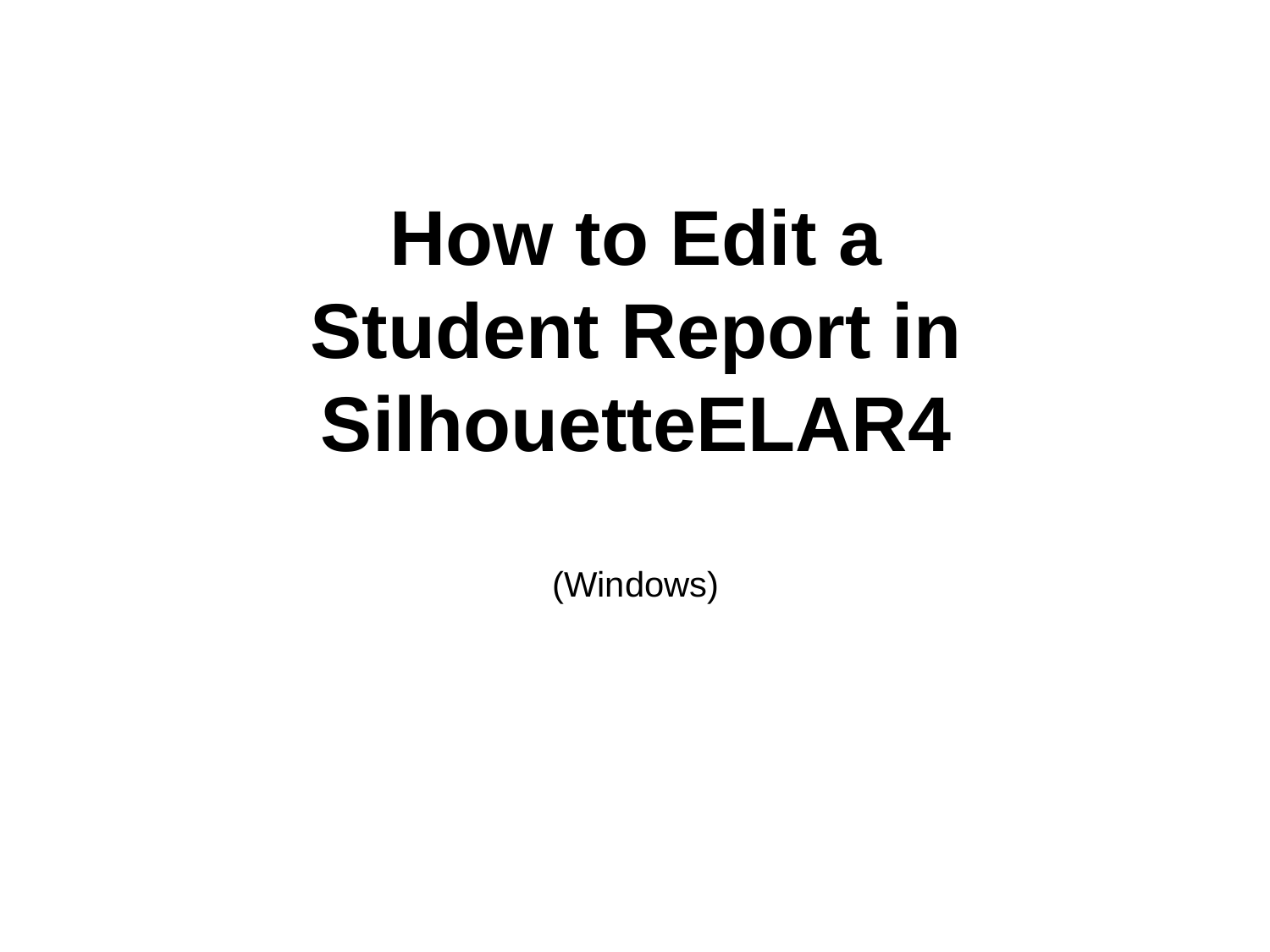## Open SilhouetteELAR4 and click on **Student Reports**

| 4 SilhouetteELAR4            | $\times$<br>$\Box$                |
|------------------------------|-----------------------------------|
| SilhouetteELAR4              |                                   |
| Version 4.0.0                |                                   |
|                              | Student Reports                   |
|                              | <b>Comment Bases</b>              |
|                              | <b>Utilities</b>                  |
|                              | About                             |
|                              | On-Line Help at duets oftware.ca  |
|                              | Email SilELARHelp@duetsoftware.ca |
|                              | Quit                              |
| This company for the company | conveight Dust Coffware, Inc.     |

Licensed for use in Vancouver School Board elementary schools. copyright Duet Software, Inc.

No On-Line Update Available.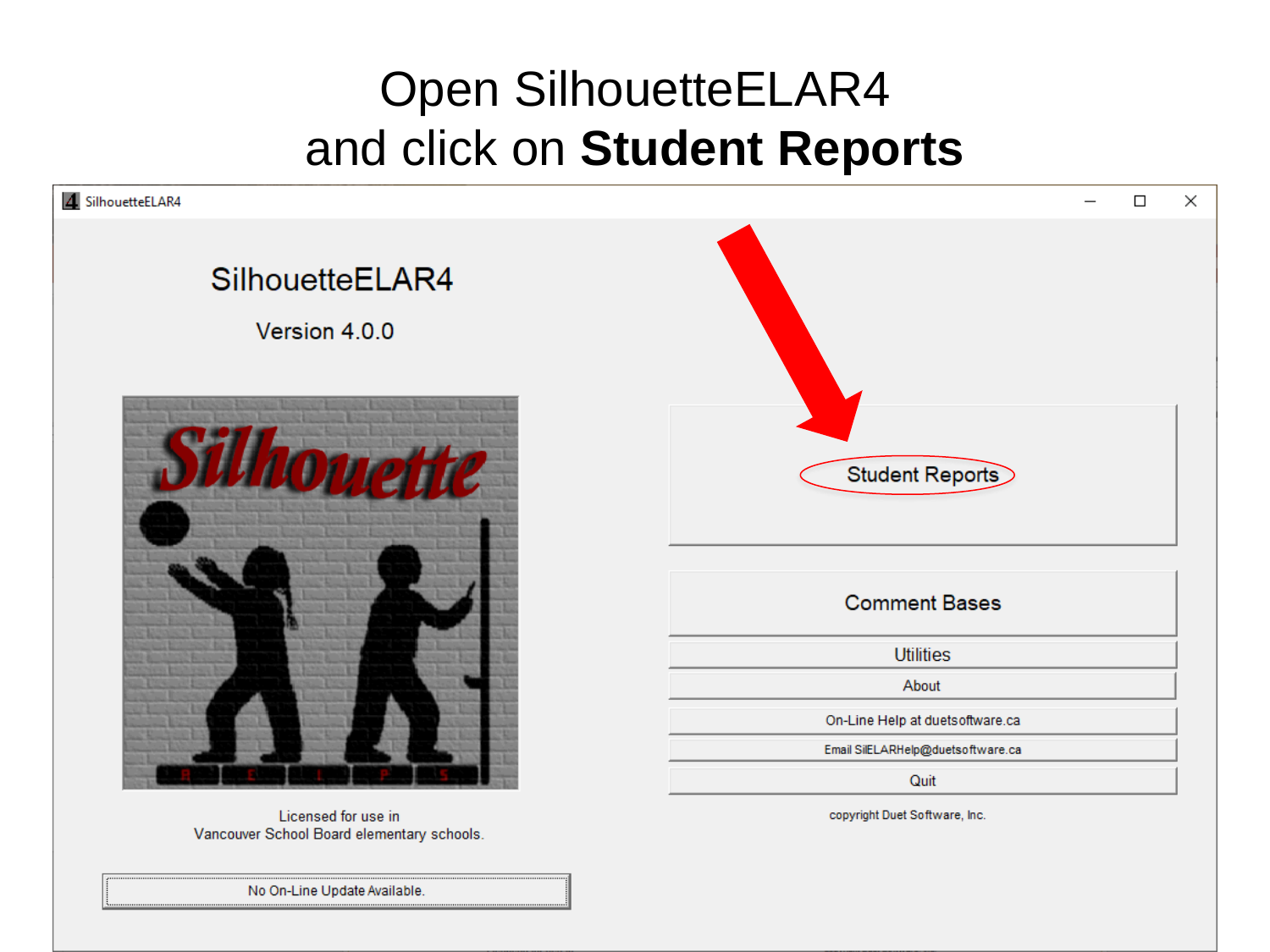In the **Folders** list on the left side of the **Student Reports**  window:

- 1. Select a folder of reports.
- 2. Click on the **Interim Report** radio button. The student names should appear on the right side of the screen.
- 3. Click on a student's name to edit her ELAR report

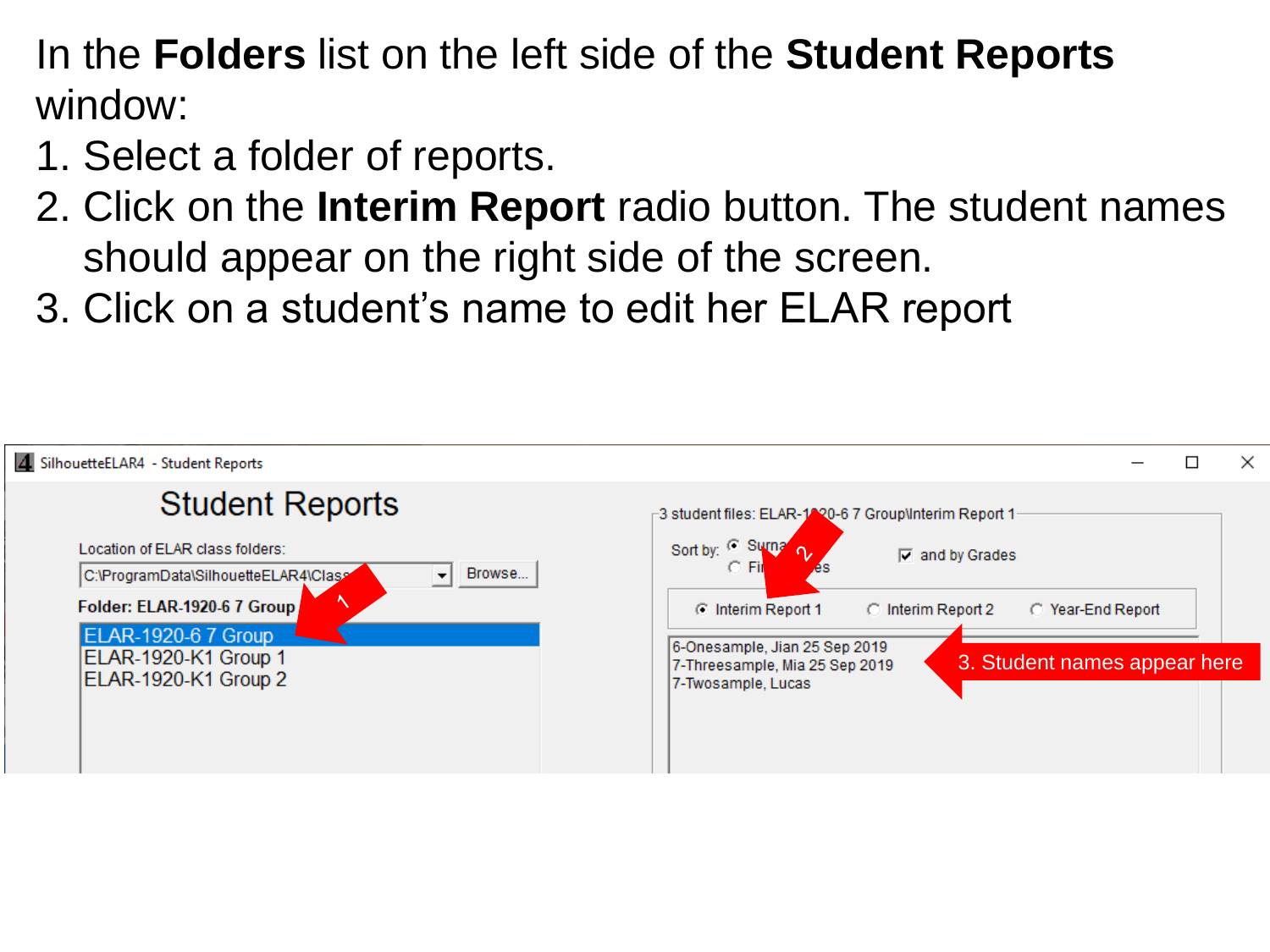- 1. Fill in all areas indicated in red (see example below)
- 2. Check off the appropriate descriptors in the matrices
- 3. Scroll down for more descriptors for "Reading/Writing/Areas requiring further attention/development"
- 4. See "Many Ways of Saving…" page below

| Jian Onesample<br>$\leq$ 1<br>$\, > \,$<br>C Continued ELL support is needed<br>No further ELL support is needed | Support: times per week<br>ELL Centre: 5                                                  | $In-Class: 0 \quad \rightarrow$<br>Consultation: $2 - 7$<br>$\vert \cdot \vert$           | Classroom teacher: P Findlay                                                                                        | Division: 2<br>$\blacktriangledown$                                                      |  |
|------------------------------------------------------------------------------------------------------------------|-------------------------------------------------------------------------------------------|-------------------------------------------------------------------------------------------|---------------------------------------------------------------------------------------------------------------------|------------------------------------------------------------------------------------------|--|
| <b>Beginning</b>                                                                                                 | Developing                                                                                | Expanding                                                                                 | Consolidating                                                                                                       | <b>Bridging</b>                                                                          |  |
| <b>Oral Language</b><br><b>Goal: to understand and</b><br>respond to simple statements                           | Geal: to participate in a<br>conversation on everyday                                     | Goal: to participate in a<br>conversation about familiar                                  | <b>Goal: to participate in</b><br>conversations with some                                                           | Goal: to speak fluently and<br>accurately on a wide range of                             |  |
| and questions in familiar<br>situations.<br>understands short, simple<br>sentences on familiar topics            | topics using simple structures.<br>understands and uses routine<br>classroom phrases      | topics and some academic<br>topics.<br>understands familiar phrases<br>and academic tasks | opinions and details on a range<br>of academic topics.<br>understands some complex<br>multi-step tasks and academic | academic topics.<br>understands complex phrases<br>and grade level asademic              |  |
| knóws some common words<br>related to school, self, family,<br>and greetings                                     | expresses a variety of words<br>about self, family, and interests                         | describes/speaks about<br>☞<br>academic content using some<br>words and phrases           | language<br>describes/speaks about<br>academic content using a range<br>of words and phrases                        | content<br>expresses a wide range of<br>conversational and academic<br>words and phrases |  |
| expresses some basic<br>personal information/one-word<br>responses                                               | understands and uses simple<br>and familiar patterned phrases                             | understands and uses correct<br>word order                                                | understands and uses some<br>negative phrases and<br>subject-verb-agreement                                         | uses different words with<br>similar meanings                                            |  |
| understands and uses simple<br>memorized phrases                                                                 | understands and uses some<br>nouns, pronouns, verbs, and<br>connecting words              | connects ideas to make short<br>sentences                                                 | connects ideas to make long<br>sentences                                                                            | connects ideas effectively and<br>efficiently using a variety of<br>sentence structures  |  |
| begins to apply basic rules of<br>grammar with teacher<br>modelling and/or repetition                            | applies basic rules of grammar<br>with teacher modelling and/or<br>repetition             | applies rules of grammar with<br>support                                                  | applies rules of grammar with<br>increasing accuracy                                                                | applies rules of grammar<br>independently                                                |  |
| expresses simple sounds in<br>the forms of songs and chants                                                      | uses rhythm in familiar songs<br>and phrases                                              | uses rhythm and intonation<br>⊽<br>independently                                          | uses a variety of rhythm and<br>intonation                                                                          | uses natural and appropriate<br>rhythm and intonation                                    |  |
| responds to simple yes/no<br>questions                                                                           | responds to simple choice<br>questions                                                    | responds to what, when, and<br>who, questions                                             | responds to how, why, and tell<br>me about questions                                                                | responds to hypothetical or<br>reasoning questions                                       |  |
| vesponds to and uses familiar<br>social greetings and gestures<br>may be silent and/or respond in                | responds to common social<br>expressions, cues and slang<br>watches others and recognizes | responds to common<br>instructions and commands<br>expresses simple opinions              | responds to multi-step<br>instructions and commands<br>asks for clarification and uses                              | responds to long or complex<br>directions<br>uses idioms, cultural/fanguage,             |  |
| home language                                                                                                    | key words to participate in class<br>activities                                           | and reasons to participate in<br>classroom conversations                                  | cues in conversations and<br>some academic discussions                                                              | humour; engages in range of<br>discussions                                               |  |
| <b>Reading</b>                                                                                                   |                                                                                           |                                                                                           |                                                                                                                     |                                                                                          |  |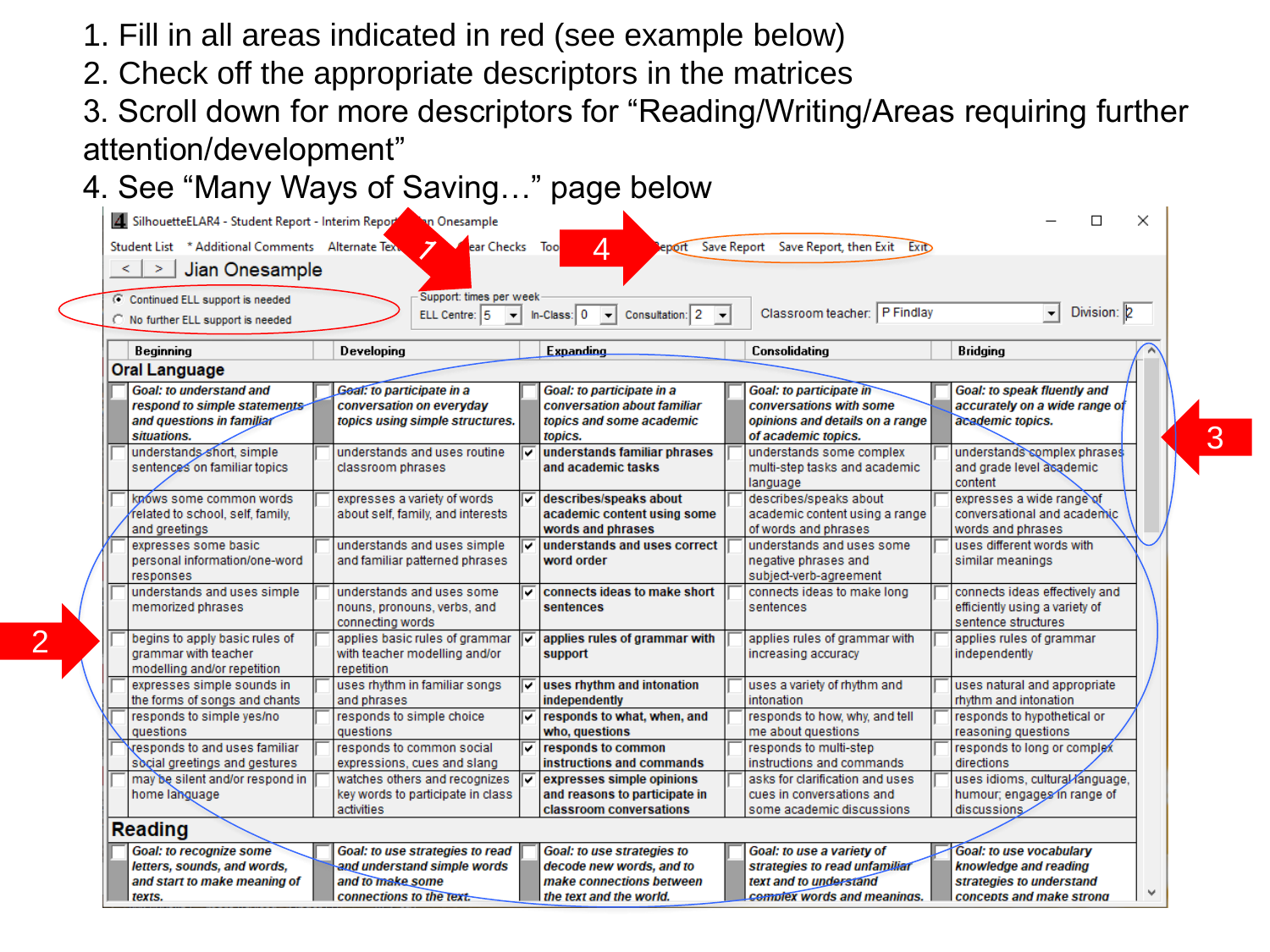- 1. Add additional comments to your ELAR reports by clicking **Additional Comments.** *Please see the separate instruction guide on Additional Comments to learn about the many features in this section. Please see the separate instruction guides for Comment Bases if you wish to use Comment Bases with your ELAR report.*
- 2. You can preview your ELAR report before printing by clicking **View or Print Report**. *Please see the separate instruction guide Printing ELAR Reports to learn about printing features*.
- 3. Other menu items: the **Clear Checks** menu is easily understood*. Try it out on a 'practice' student file.*
- 4. In the **Tools** menu are **Rename Student** and **Delete Student File**. They are easily understood.
- *5. Please see the separate instruction guides on SilhouetteELAR4 menu items for details about the Alternate Text Utilities and the How to Clone ELAR reports.*

| 4 Silhour<br><b>Student List</b>                                                                           |            | R4 - Student Report - Interim Report 1: Jian Onesample<br>Additional Comments DAIternate Text Utilities Clear Checks |   | <b>View or Print Report</b><br>Tools<br>Save Report                                             |  | Save Report, then Exit Exit                                                                                    |  |                                                                                  |   |  |
|------------------------------------------------------------------------------------------------------------|------------|----------------------------------------------------------------------------------------------------------------------|---|-------------------------------------------------------------------------------------------------|--|----------------------------------------------------------------------------------------------------------------|--|----------------------------------------------------------------------------------|---|--|
| Jian Onesample<br>$\leq$ 1<br>—>                                                                           |            |                                                                                                                      |   |                                                                                                 |  |                                                                                                                |  |                                                                                  |   |  |
| C Continued ELL support is needed<br>C No further ELL support is needed                                    |            | Support: times<br><b>ELL Centre.</b>                                                                                 |   | $In-Class: 0$<br>Consultation: $2 - 1$                                                          |  | $\mathsf{P}$ Findlay<br>Classroom teacher:                                                                     |  | Division: 2<br>$\overline{\phantom{a}}$                                          |   |  |
| <b>Beginning</b>                                                                                           | Developing |                                                                                                                      |   | Expanding                                                                                       |  | Consolidating                                                                                                  |  | <b>Bridging</b>                                                                  | ^ |  |
| <b>Oral Language</b>                                                                                       |            |                                                                                                                      |   |                                                                                                 |  |                                                                                                                |  |                                                                                  |   |  |
| <b>Goal: to understand and</b><br>respond to simple statements<br>and questions in familiar<br>situations. |            | Goal: to participate in a<br>conversation on everyday<br>topics using simple structures.                             |   | Goal: to participate in a<br>conversation about familiar<br>topics and some academic<br>topics. |  | Goal: to participate in<br>conversations with some<br>opinions and details on a range  <br>of academic topics. |  | Goal: to speak fluently and<br>accurately on a wide range of<br>academic topics. |   |  |
| understands short, simple<br>sentences on familiar topics                                                  |            | understands and uses routine<br>classroom phrases                                                                    | ⊽ | understands familiar phrases<br>and academic tasks                                              |  | understands some complex<br>multi-step tasks and academic<br>language                                          |  | understands complex phrases<br>and grade level academic<br>content               |   |  |
| knows some common words<br>Irelated to school, self, family                                                |            | expresses a variety of words<br>about self family and interests                                                      |   | $\sqrt{\phantom{a}}$ describes/speaks about<br>academic content using some                      |  | describes/speaks about<br>academic content using a range.                                                      |  | expresses a wide range of<br>conversational and academic.                        |   |  |